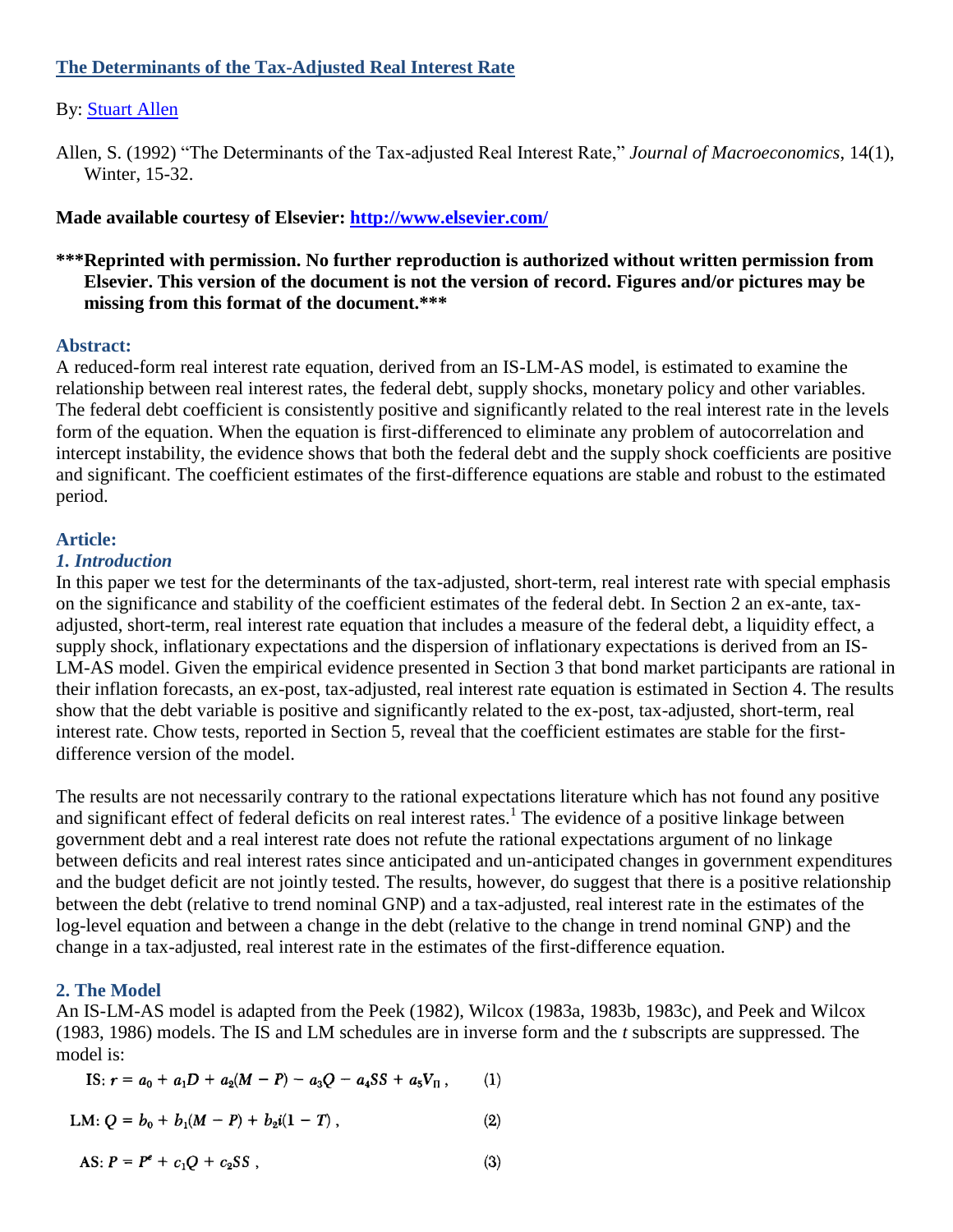where all the coefficients are positive; *Q ,* the output gap, is defined as the log of real GNP minus the log of potential real GNP; *D* is a federal debt variable; M is the log of M1; *P* is the log of the price level (the GNP deflator) so that  $(M - P)$  are real balances;  $V_{\Pi}$  rep-resents the dispersion of inflationary expectations measured by the cross-sectional variance of the expected inflation rate in period *t;* SS is the external supply shock variable proxied as the log of the ratio of the GNP deflator for imports to the GNP price deflator; *T* is the marginal tax rate on interest income; and  $P^e$  is the log of the expected price level in period *t*. The ex-ante tax-adjusted real rate of interest in period *t*,  $r_t$  is related to the nominal interest rate,  $i_t$  by (4):

$$
i_t(1-T) = r_t + \Pi_t^e, \qquad (4)
$$

where  $i_t$  is the yield to maturity of a three-month Treasury bill and  $\Pi_t^e$  is a measure of inflationary expectations in period *t* based on the information set  $(\Phi)$  in period  $t \to 1$ .

The IS schedule depends on the real interest rate, real balances  $(M - P)$ , the output gap, the federal debt, a supply shock variable (SS) and the dispersion of inflationary expectations ( $V_{II}$ ). The Mundell (1963) and Tobin (1965) wealth effect, incorporated by  $(M - P)$ , suggests that an increase in the expected inflation rate causes a less than proportional change in nominal interest rates since people reduce their cash balance holdings and increase their savings, causing a decline in the real interest rate. The supply shock was included by Wilcox (1983a), who argued that a decrease in input supply and an increase in input prices lowers the marginal product of other inputs, thereby lowering investment demand and reducing the real interest rate.

The variance of the  $\Pi_t^e$  series computed by the University of Michigan's Survey Research Center (SRC),  $V_{II}$ , has an ambiguous effect.<sup>2</sup> If disagreement over inflationary expectations can be perceived to represent uncertainty of the future flow of income from investment projects, then an increase in  $V_{II}$  lowers the expected rate of return of investment projects for borrowers. An increase in  $V_{II}$  also increases the uncertainty of the purchasing power of the return from savings, thereby requiring a higher real rate of return for savers. Thus,  $V_{II}$ captures any change in the disagreement or uncertainty associated with the rising rate of inflation of the 1970s and the disinflation of the early 1980s. The evidence shows that the mean of  $\Pi_t^e$  more than doubled from 3.4% during 1961: i-1970:iv to 8.1% during 1975: i-1980:iv, while  $V_{\Pi}$  more than tripled.<sup>3</sup>

Two measures of fiscal stimulus were originally tested. The first measure was a government expenditure variable, defined as government purchases divided by trend nominal GNP.<sup>4</sup> These results are not reported because the government expenditure coefficient was insignificant. The second measure was a federal debt *(D)*  variable, defined as the par value of the seasonally-adjusted net federal debt divided by trend nominal GNP.<sup>5</sup> The empirical results reported in Section 4 employ this measure of fiscal stimulus.

The Ricardian equivalence proposition predicts that the debt coefficient equals zero because rational economic agents increase their savings equal to the change in the debt. Evans (1985, 1987a, 1987b) tests the hypothesis that the government budget deficit affects real or nominal interest rates and finds no effect.<sup>6</sup> Barro (1981) argues that a permanent change in government expenditures has little or no effect on the real interest rate, while a temporary change in government expenditures induces an increase in goods prices relative to expected future prices and an increase in the real interest rate. A temporary increase in government purchases may be debt financed, so that the government can spread out the higher tax burden over a period of time. Thus, there could be a positive correlation between changes in the debt and changes in real interest rates that is consistent with the Ricardian equivalence proposition.

A loanable funds or portfolio balance approach argues that an increase in government spending or a decrease in taxes financed by bonds increases aggregate demand and real interest rates as long as taxpayers do not totally adjust to the increase in future tax liabilities. Thus, the debt coefficient must be greater than zero, though its significance would be an empirical question. If economic agents are forward-looking, then expected rather than current budget deficits would have a greater effect on current interest rates. Therefore, the debt coefficient may be small and insignificant if current budget deficits are a poor proxy variable for future budget deficits even though there may be a linkage between federal deficit spending and real interest rates.<sup>7</sup>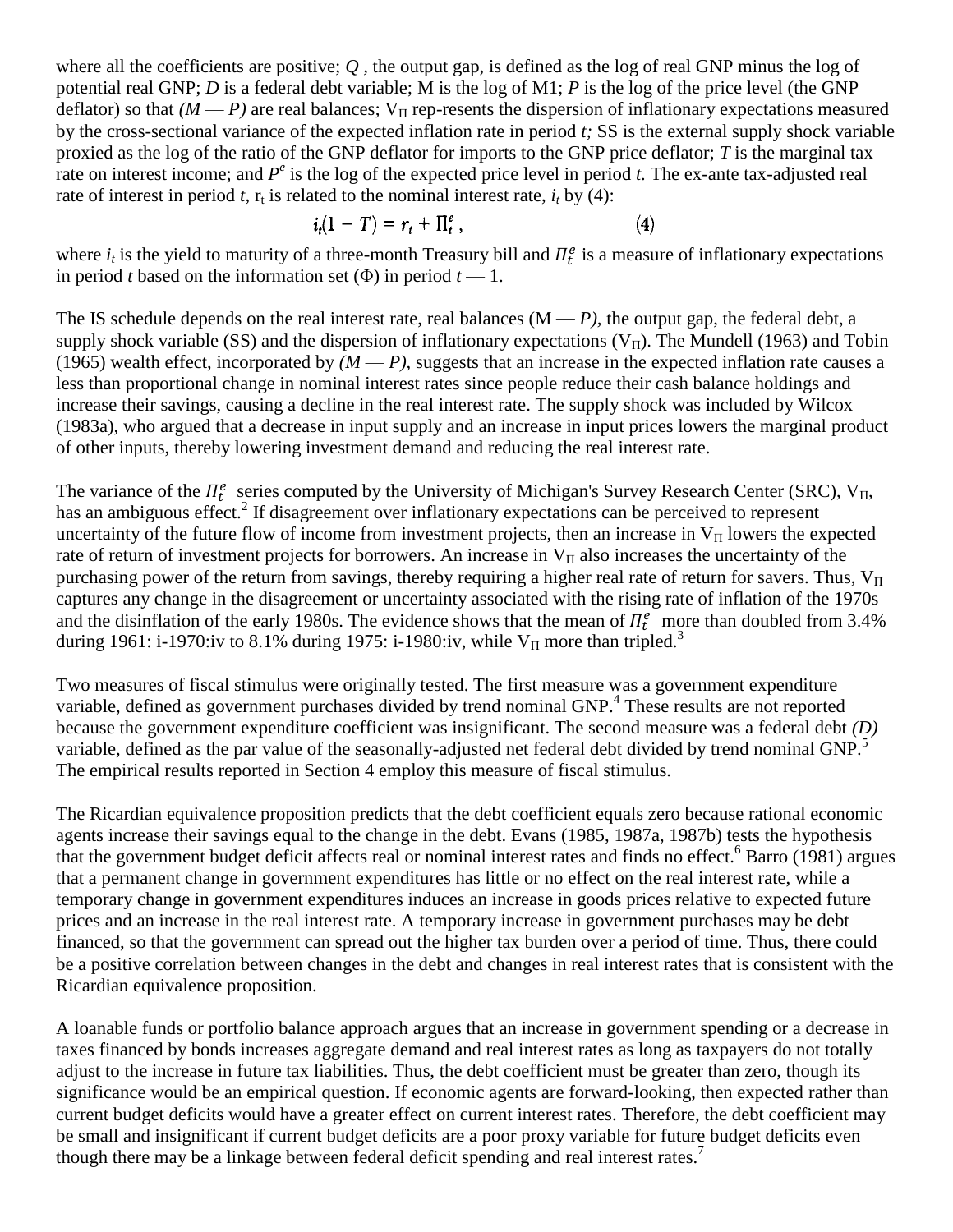The LM equation is a standard representation where the opportunity cost variable is the after-tax nominal interest rate,  $i(1 - T)$ . The tax rate *(T)* is Seater's (1985, Table 1) annual measure of the average marginal federal personal income tax rate on adjusted gross income centered on the third quarter and interpolated for the other quarters. <sup>8</sup>

The model is closed by the AS equation where the gap between potential and actual real GNP *(Q)* is employed as the measure of excess demand. Increases in excess demand and the supply shock variable are predicted to have a positive effect on the price level.

The following reduced-form equation for the after-tax, short-term, real interest rate is derived from Equations  $(1)$ — $(4)$ :

$$
r = \beta_0 + \beta_1 D + \beta_2 L I Q + \beta_3 SS + \beta_4 \Pi^e + \beta_5 V_{\Pi}, \qquad (5)
$$

where *LIQ* is a liquidity measure employed by Carlson (1979), Wilcox (1983a, 1983b, 1983c) and Peek and Wilcox (1983, 1986) as a proxy variable for  $(M - P^e)$ . This measure is defined as the first difference of log M1 in period *t* minus the past three-year average of the first difference of log MI; so it represents the acceleration in nominal money supply growth.<sup>9</sup> While the sign of  $β_2$  is ambiguous,  $β_2$  will be negative if the liquidity effect dominates the Mundell-Tobin effect. The sign (positive or no effect at all) and significance of  $\beta_1$  is open to debate between Ricardians and non-Ricardians according to the economic theory previously discussed.

The supply shock variable has an ambiguous effect because it reduces the marginal product of capital, lowers investment and the real interest rate while the higher input costs raise the price level and reduce the real money supply, thereby raising the real interest rate. Evidence reported by Peek and Wilcox has supported the hypothesis that the negative effect on investment and real interest rates dominates, as they have found  $\beta_3$  to be negative and significant.<sup>10</sup> The inflationary expectation coefficient,  $\beta_4$ , is expected to be negative. The sign of the β<sub>2</sub>, β<sub>3</sub>, and β<sub>5</sub> coefficients are indeterminate according to the model. Equation (5) provides a framework for testing the significance of the federal debt and other macroeconomic variables in a real interest rate equation.

## **3. The Ex-Post Real Interest Rate**

The dependent variable in Equation (5) is the ex-ante, tax-adjusted real interest rate. Although the ex-ante real rate is not observable, Huizinga and Mishkin (1984) note that information can be inferred about the relationship between the ex-ante real rate and the variables in the model by an ex-post real interest rate regression that will asymptotically yield the same coefficient estimate as the ex-ante real rate. The estimate of the coefficient vector according to Huizinga and Mishkin (1984, 702) "does not imply that  $X_t$  causes the ex-ante real interest rate only that  $X_t$  helps to predict it" where  $X_t$  is the vector of right-hand-side variables being employed to estimate  $r_{t+1}$ .

Mishkin (1981) and Huizinga and Mishkin (1984, 1986) have shown that if the forecast errors in Equation (6) are uncorrelated with the variables in the information set available in period  $t - 1$ ,

$$
E(\Pi_t - \Pi_t^e | \Phi_{t-1}) = 0 \tag{6}
$$

Then an equation such as (5), where the dependent variable is the ex-post real rate, could be estimated by OLS to infer information about the relationship between macroeconomic variables and the ex-ante real interest rate.

We test for the necessary conditions of unbiasedness between the inflationary expectations variable and the measure of the inflation rate which requires that the residuals,  $e_t$ , are not correlated and that  $\alpha_0 = 0$  and  $\alpha_1 = 1$  as a joint hypothesis test. The following equation is estimated:

$$
\Pi_t = \alpha_0 + \alpha_1 \Pi_t^e + e_t , \qquad (7)
$$

where  $\Pi_t$  is the annualized quarterly rate of inflation of the GNP deflator and  $\Pi_t^e$  is the SRC expected rate of inflation for the next twelve months.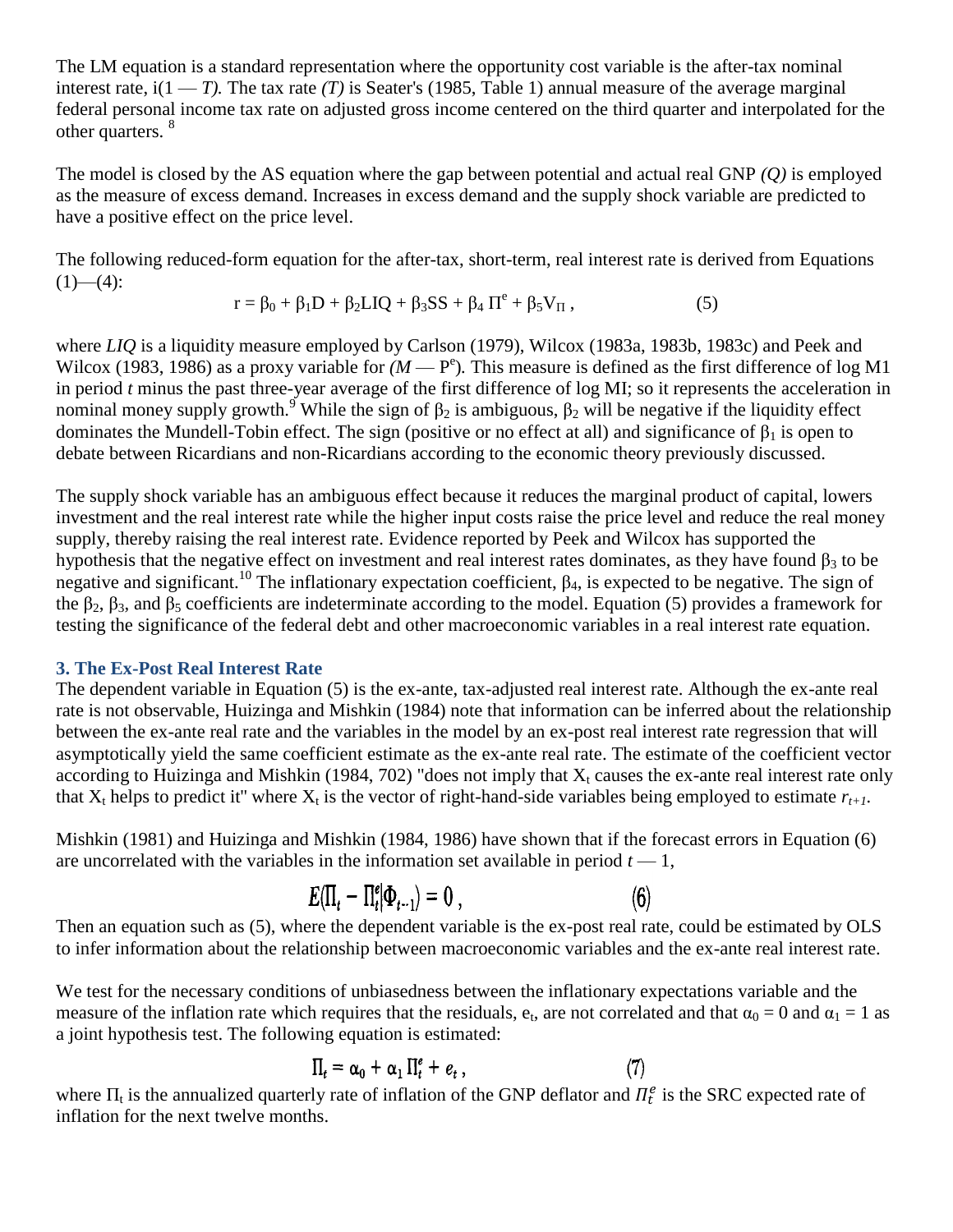The SRC data are quarterly observations of the inflation rate for things people expect to buy for the next twelve months. Bryan and Gavin (1986) note the SRC household forecasts of inflation appear to be unbiased despite the well-known measurement problems of the series prior to 1966. They conclude (1986, 544) that SRC survey data of  $\Pi_t^e$  "appear to have statistical properties consistent with standard assumptions about the behavior of rational economic agents." The  $\Pi_t^e$  data and the annualized quarterly rate of change in the GNP deflator are not strictly comparable and may be subject to autocorrelation due to overlapping periods. The evidence to be presented, however, shows no problem with autocorrelation, no bias in the coefficient estimates, and no correlation between  $\Phi_{t-1}$  and the forecast errors.

The biases from using the consumer price index to measure  $\Pi_t$  are well known (for example, Blinder 1980 and Fischer 1981). Because the CPI overstated the rate of inflation during the 1970s and early 1980s, Huizinga and Mishkin test alternative price indices. While the SRC data are compiled from a survey of expectations of the rate of consumer price changes, the consumer price index cannot be used to test for the rationality of the inflationary expectations survey due to its biases. Thus, the annualized quarterly rate of change of the GNP deflator is employed as  $\Pi_t$ , and the SRC data are employed as  $\Pi_t^e$ .

In the evidence reported in Table 1, we fail to reject the null joint hypothesis that  $\alpha_0 = 0$  and  $\alpha_1 = 1$  when  $\Pi_t$  is the annualized quarterly rate of inflation in period *t.* We do reject (evidence not reported) the same null joint hypothesis when  $\Pi_t$  is the actual annual rate of inflation over the next year (period *t* to  $t + 4$ ). Thus, we reject a stronger form of unbiasedness, but we fail to reject a weaker form of unbiasedness where  $\Pi_t^e$  for the next year is an unbiased estimate of  $\Pi_t$  in the current period. Since our data are quarterly and  $i_t$  is a three-month Treasury bill rate, a weak form of unbiasedness is sufficient.<sup>11</sup>

To provide evidence of the sensitivity to the chosen sample period, Equation (7) is tested for three periods. The results for the joint hypothesis test that  $\alpha_0 = 0$  and  $\alpha_1 = 1$  are never rejected at the 5% level of significance (see Test 1, Table 1) for both the OLS and GLS results. As an additional test of autocorrelation, the errors from Equation (7) are regressed against a constant and the one to four period lagged errors. There is never a significant coefficient on any of the lagged error terms. The F-test that the constant and the lagged error coefficients are not significantly different from zero is never rejected. These test results are reported as Test 2 in Table 1.

|                    |            | $\alpha_0$        | $\alpha_1$      | $R^2$ | DW                              | <b>F-tests</b>    |                     |                     |                    |
|--------------------|------------|-------------------|-----------------|-------|---------------------------------|-------------------|---------------------|---------------------|--------------------|
| Period             |            |                   |                 |       |                                 | Test 1<br>$r = 2$ | Test 2<br>$r = 5$   | Test 3<br>$r = 5$   | Test 4<br>$r = 10$ |
| $1961:i-1975:iv$   | <b>OLS</b> | $-0.20$<br>(0.37) | 1.12<br>(9.98)  | 0.63  | 1.95                            | 1.45<br>[3.15]    | $0.19*$<br>$[2.57]$ | $1.37*$<br>$[2.39]$ | 1.73<br>$[2.03]$   |
| 1961:i-1980:iv     | <b>OLS</b> | 0.42<br>(0.93)    | 0.95<br>(12.42) | 0.66  | 1.72                            | 0.82<br>[3.13]    | $0.61*$<br>[2.51]   | $1.56*$<br>[2.35]   | $1.20*$<br>[1.98]  |
| $1961.i - 1985:iv$ | <b>OLS</b> | 0.10<br>(0.24)    | 0.99<br>(13.57) | 0.65  | 1.62                            | 0.10<br>[3.11]    | $1.65*$<br>$[2.49]$ | $1.62*$<br>$[2.33]$ | $1.66*$<br>[1.95]  |
|                    | <b>GLS</b> | 0.36<br>(0.71)    | 0.94<br>(10.89) | 0.54  | 2.05<br>$\rho = 0.20$<br>(2.03) | 0.40<br>[3.11]    |                     |                     |                    |

TABLE 1. Equation (7)  $\Pi_t = \alpha_0 + \alpha_1 \Pi_t^e$ 

NOTE: T-statistics are in parentheses.

 $r =$  the number of restrictions.

Critical values for the F-statistic at the 5% level of significance are in brackets.

\*Indicates that no single coefficient estimate is statistically significant at the 5% level.

It is also necessary to show that the forecast errors, *e<sup>t</sup>* in Equation (7) are not correlated with the information set ( $\Phi$ ) available in period  $t \rightarrow 1$ . Thus, Equation (8) also is tested:

$$
e_t = \gamma_i \Phi_{i_t-1} + u_t \tag{8}
$$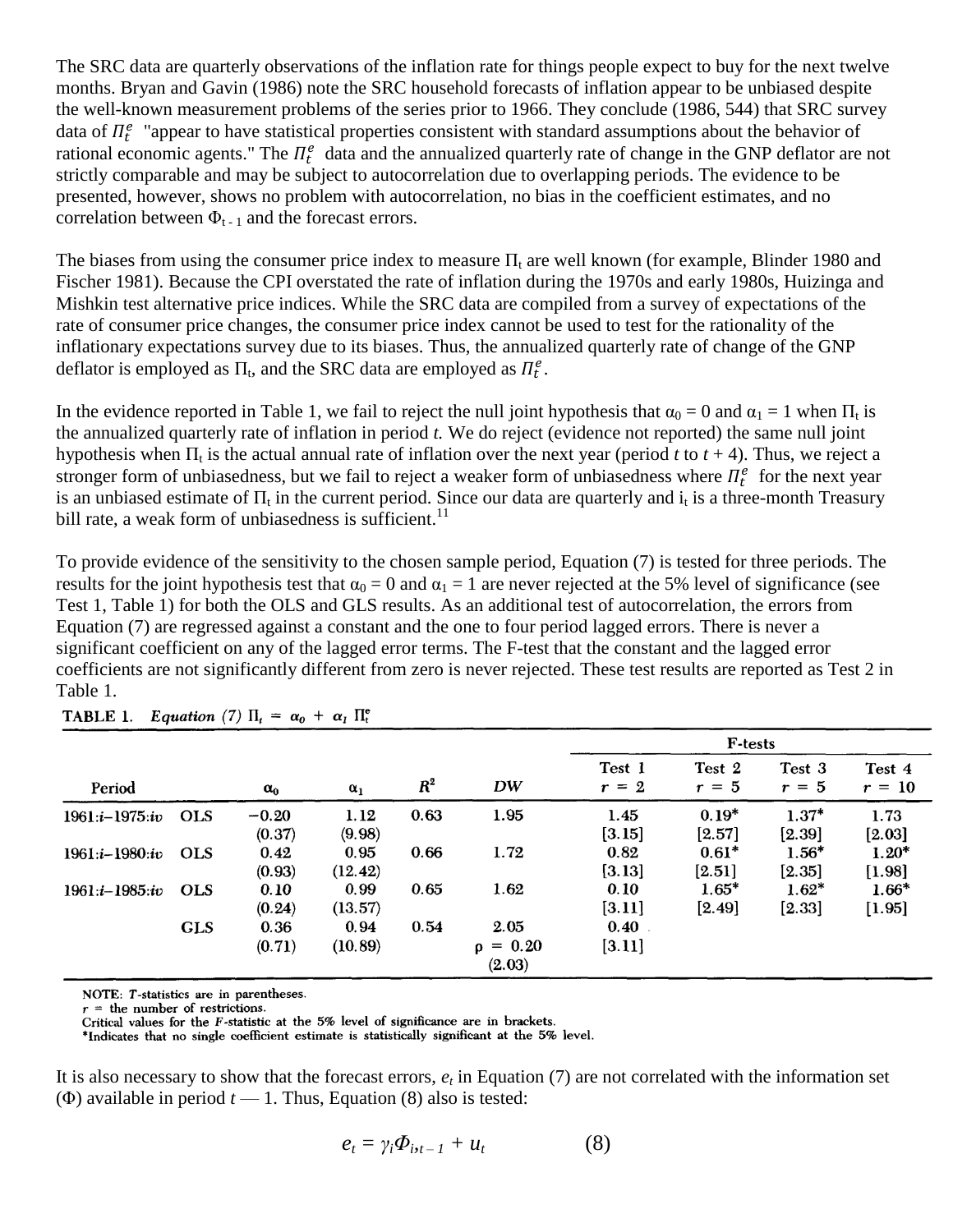where  $\Phi_{i,t-1}$  represents all of the one-period lagged values of the variables in the model which include *D*, *LIQ, SS,*  $V_{\Pi}$ *, and Q (the output gap).* An F-test that the coefficients of the one-period lag of the right-hand-side variables and the one- and two-period lags of the right-hand-side variables are jointly equal to zero when regressed against  $e_t$  fails to reject the null hypothesis (Tests 3 and 4). Thus, the forecast errors in Equation (6) are uncorrelated with the information set variables available in period  $t-1$ , and  $\Pi_t$ <sub>can</sub> be substituted for  $\Pi_t^e$  in Equation (5) to compute an ex-post, tax-adjusted, short-term real interest rate. OLS estimates of Equation (5), where the dependent variable is an ex-post, tax-adjusted, short-term real rate, can be employed to infer information about the relationship between the real, ex-ante, short-term, tax-adjusted interest rate and macroeconomic variables.

#### **4. Empirical Results**

The dependent variable in Equation (5) is the ex-post tax-adjusted real interest rate which is the yield to maturity (not the discount rate) of the last month of the quarter three-month Treasury bill rate. Equation (5) includes a liquidity effect and deficit variable that were not tested by Huizinga and Mishkin (1986) in their real ex-post interest rate equation. The OLS estimates of Equation (5) are reported in Table 2 for the 1961:i, 1975:iv, 1961:i-1980:iv and 1961:i-1985:iv periods. The results show that the debt variable is positive and significant for a one-tailed test at the 5% level for the 1961:i-1975:i period and the 1% level for the other two periods. No other coefficient is consistently significant in the level equation.

The collinearity diagnostics developed by Belsley, Kuh, and Welsch (1980) reveal degrading levels of multicollinearity in the log-level version but not in the first-difference version of Equation (5).

|                | $\pmb{\alpha}$ | D           | LIQ    | SS         | $\Pi^e$    | $V_{\scriptscriptstyle \rm I\hspace{-1pt}I}$ | $R^2/SE$ | DW            |
|----------------|----------------|-------------|--------|------------|------------|----------------------------------------------|----------|---------------|
| 1961:i-1975:iv |                |             |        |            |            |                                              |          |               |
| $(2.1)$ Level  | $-0.89$        | 13.94       | 1.47   | $-5.75$    | 0.33       | $-0.04$                                      | 0.44     | 2.05          |
|                | (0.26)         | $(2.26)^*$  | (0.03) | (1.27)     | (0.97)     | (1.03)                                       | 1.67     |               |
| $(2.2)$ FD     |                | 134.32      | 74.08  | 26.83      | $-0.72$    | 0.10                                         | 0.17     | 2.52          |
|                |                | $(2.28)^*$  | (1.46) | (1.98)     | $(1.34)^*$ | (1.41)                                       | 2.13     |               |
| $(2.3)$ FD     | 0.43           | 190.92      | 69.38  | 28.92      | $-0.74$    | 0.10                                         | 0.19     | 2.50          |
|                | (1.23)         | $(2.56)$ ** | (1.37) | $(2.12)$ # | (1.37)     | (1.46)                                       | 2.12     |               |
| 1961:i-1980:iv |                |             |        |            |            |                                              |          |               |
| $(2.4)$ Level  | $-9.81$        | 21.97       | 20.05  | 1.18       | 0.64       | $-0.04$                                      | 0.27     | 1.66          |
|                | (3.52)         | $(3.71)$ ** | (0.60) | (0.35)     | $(1.97)^*$ | (1.26)                                       | 1.92     |               |
| $(2.5)$ FD     |                | 133.44      | 81.53  | 26.27      | $-0.26$    | 0.05                                         | 0.19     | 2.38          |
|                |                | (2.26)      | (2.63) | $(2.17)$ # | (0.63)     | (1.23)                                       | 2.27     |               |
| $(2.6)$ FD     | 0.20           | 154.57      | 79.91  | 25.69      | $-0.25$    | 0.05                                         | 0.19     | 2.38          |
|                | (0.66)         | $(2.29)^*$  | (2.56) | $(2.11)$ # | (0.60)     | (1.20)                                       | 2.27     |               |
| 1961:i-1985:iv |                |             |        |            |            |                                              |          |               |
| $(2.7)$ Level  | $-15.85$       | 24.91       | 34.47  | 10.68      | $-0.29$    | 0.03                                         | 0.16     | 2.11          |
|                | (3.12)         | $(2.64)$ ** | (1.89) | $(2.53)$ # | (0.85)     | (0.76)                                       | 2.05     | $\rho = 0.52$ |
| $(2.8)$ FD     |                | 92.50       | 39.74  | 28.29      | $-0.37$    | 0.05                                         | 0.14     | 2.43          |
|                |                | $(2.01)^*$  | (2.47) | $(2.45)$ # | (1.10)     | (1.63)                                       | 2.28     |               |
| $(2.9)$ FD     | 0.03           | 93.13       | 39.73  | 28.28      | $-0.37$    | 0.05                                         | 0.14     | 2.43          |
|                | (0.13)         | $(2.01)^*$  | (2.46) | $(2.43)$ # | (1.10)     | (1.62)                                       | 2.29     |               |

TABLE 2. Log-Level and First Difference Estimates of Equation (5)

NOTE:

 $D =$  the par value of the seasonally adjusted net federal debt divided by trend nominal GNP.

 $FD =$  first-difference results.

T-statistics are in parentheses.

\*Significant at the 5% level for a one-tailed test.

\*\*Significant at the 1% level for a one-tailed test.

#Significant at the 5% level for a two-tailed test.

The log-level results also require an autocorrelation correction for the 1961:i-1985:iv period. Furthermore, the constant term de-creases in size and becomes significant with the addition of data beyond 1975, which may indicate either a one-time shift or continuous drift in the intercept. As a result, Equation (5) is first-differenced and the results (with and without the intercept term) are reported in Table  $2<sup>12</sup>$  Honohan (1985) notes that there is a substantial errors-in-variables bias when the actual inflation rate is employed as a proxy for inflationary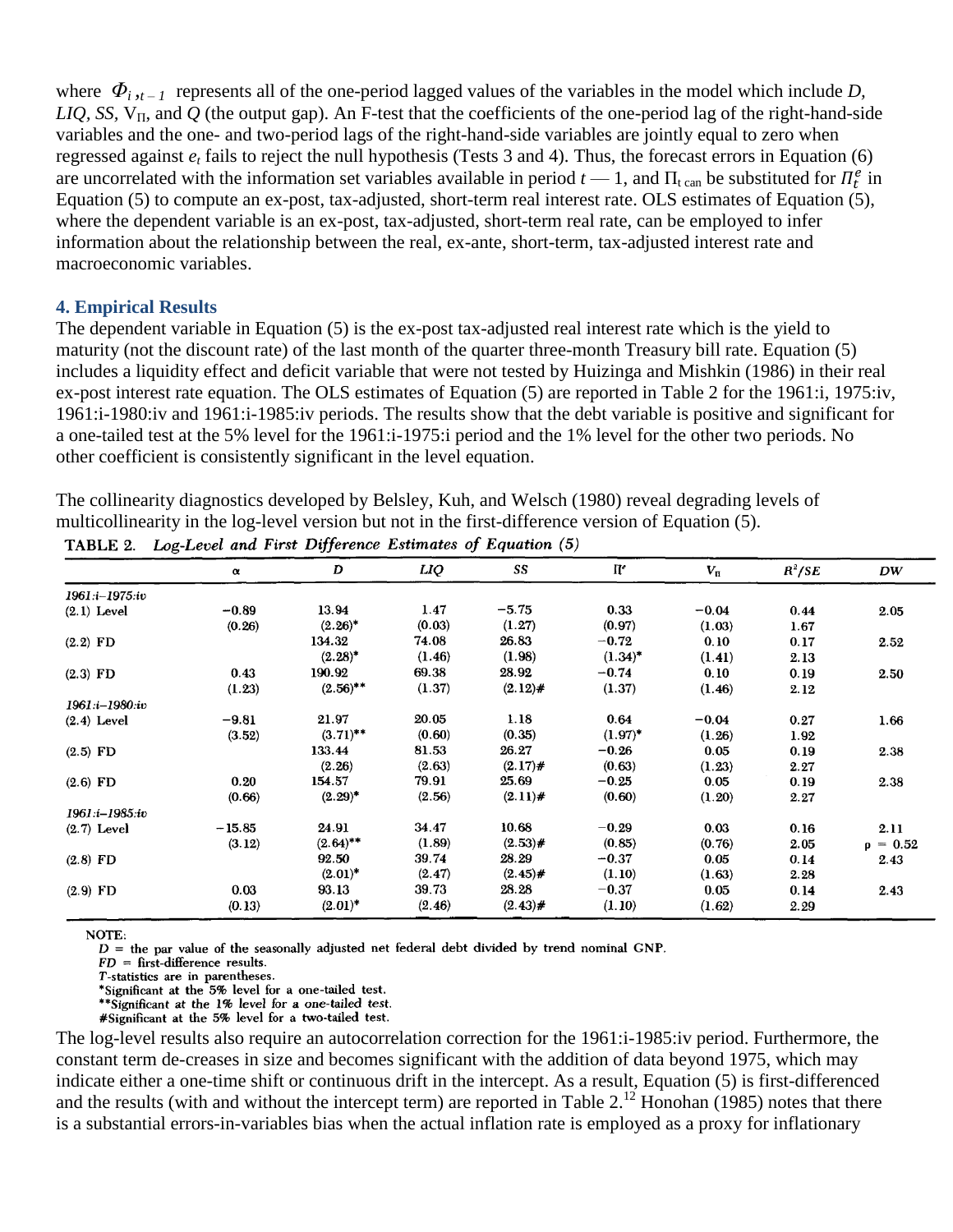expectations in an equation that is first-differenced. Hence,  $\beta_4$  is highly biased if the variance in the change in the inflation rate is large relative to the variance of the change in the expected rate of inflation.

These first-difference results also confirm the statistical significance of the debt coefficient for all three periods. The constant term, included to test for intercept drift, is insignificant. The supply-shock coefficient is consistently positive and significant, confirming the work of Wilcox, and Peek and Wilcox.<sup>13</sup> The *LIQ*  coefficient is positive and significant for the 1961:i-1980:iv and 1961:i-1985:iv periods. The *LIQ* coefficient is hypothesized to be negative but a diminishing or positive liquidity effect has been documented by Mishkin (1981, 1982), Melvin (1982) and Mehra (1985). Thus, the federal debt, a liquidity effect, and a supply shock positively affect the ex-post, tax-adjusted real three-month Treasury bill rate.<sup>14</sup>

The Mishkin methodology of estimating an equation with the ex-post real interest rate as the dependent variable can only establish the correlation between the right-hand-side variables and the ex-ante real rate and not causation. Evidence of a positive debt coefficient cannot be interpreted to be evidence against the Ricardian equivalence proposition because temporary increases in government expenditures may raise the real rate of interest.

The effect of the budget deficit on the tax-adjusted, short-term real interest rate can be calculated using our equation. Consider the \$79.9 billion increase in the nominal seasonally-adjusted net federal debt from 1985:iii to 1985:iv. The ratio of the nominal net federal debt to trend nominal GNP *(D)* increases from 0.3603 in the third quarter to 0.3736 in the fourth quarter of 1985. The change in the value of the ratio (0.0133) times the *D* coefficient for the 1961:i-1985:iv period (24.9) equals 0.33 or 33 basis points. There-fore, the 108 basis point decline of the tax-adjusted, ex-post, short-term real interest rate in 1985:iv would have been 33 basis points larger had it not been for the \$79.9 billion increase in the nominal net federal debt.

TABLE 3. Log-Level Estimate of Debt Coefficient

|                    | Nominal Debt                   | <b>Real Debt</b> | Nominal Debt/<br>Nominal GNP | Nominal Debt/<br>Potential<br>Nominal GNP |
|--------------------|--------------------------------|------------------|------------------------------|-------------------------------------------|
| $1961:i-1975:iv$   | $-0.12$ $(2.71)$ <sup>**</sup> | $-0.02(0.72)$    | $11.5$ $(1.95)^*$            | 13.9 $(2.29)^*$                           |
| $1962:i - 1976:iv$ | $-0.09$ $(1.96)^*$             | $-0.00(0.01)$    | $11.6$ $(1.78)^*$            | 13.1 $(2.05)^*$                           |
| $1963:i - 1977:iv$ | $-0.07$ $(1.70)^*$             | 0.01(0.31)       | $19.3(2.69)$ **              | $19.6$ $(2.88)$ **                        |
| $1964:i-1978:iv$   | $-0.06$ (1.46)                 | 0.01(0.23)       | $19.2$ $(2.17)^*$            | $18.2 (2.35)^*$                           |
| $1965:i-1979:i\nu$ | $-0.07(1.38)$                  | 0.01(0.48)       | $22.4(1.71)^*$               | $21.8$ $(2.05)^*$                         |
| $1966:i-1980:iv$   | $-0.11(1.63)$                  | 0.01(0.23)       | $41.9(2.05)^*$               | $37.8~(2.42)$ **                          |
| $1967:i-1981:iv$   | $-0.13$ $(2.05)^*$             | 0.00(0.09)       | $53.5(1.74)^*$               | 56.4 $(2.29)^*$                           |
| $1968:i-1982:iv$   | $-0.09$ $(1.97)^*$             | $-0.00(0.13)$    | 36.1(1.09)                   | 50.6(1.65)                                |
| $1969:i-1983:iv$   | $-0.06(1.51)$                  | 0.00(0.11)       | 63.0 $(2.39)^*$              | $91.2(3.20)$ **                           |
| $1970:i-1984:iv$   | $-0.03(0.76)$                  | 0.03(1.01)       | $72.1 \ (3.65)^{**}$         | $93.9(4.29)$ **                           |
| $1971:i - 1985:iv$ | 0.00(0.12)                     | 0.03(1.13)       | 48.1 $(3.20)$ **             | 57.3 $(3.47)$ **                          |

NOTE: T-statistics are in parentheses.

\*Significant at 5% level for a one-tailed test.<br>\*Significant at 5% level for a one-tailed test.<br>\*\*Significant at the 1% level for a one-tailed test.

## **5. Stability**

In order to test for the stability of the coefficient estimates, Chow (1960) tests are computed for the log-level and the first-difference versions of Equation (5) for every breakpoint between 1969:i and 1977:iv. By this method no prior information as to the likely breakpoint is assumed. For Equation (5), the critical value of  $F_{6,88}$  at the 5% level is 2.22. The F-statistic for the Chow test for the log-level version of the equation is above this critical value for every breakpoint during this nine-year period. Thus, the evidence from the Chow test for the levels version of the model indicates that there has been at least one shift in the coefficient estimate over this period.<sup>15</sup> The critical value of the F-statistic at the 5% level for the Chow test for the first-difference estimate of Equation (5) is  $F_{5,90} = 2.33$ . The results reveal that the null hypothesis of coefficient stability is never rejected for any breakpoint over the nine-year test period when the real interest rate equation is first-differenced.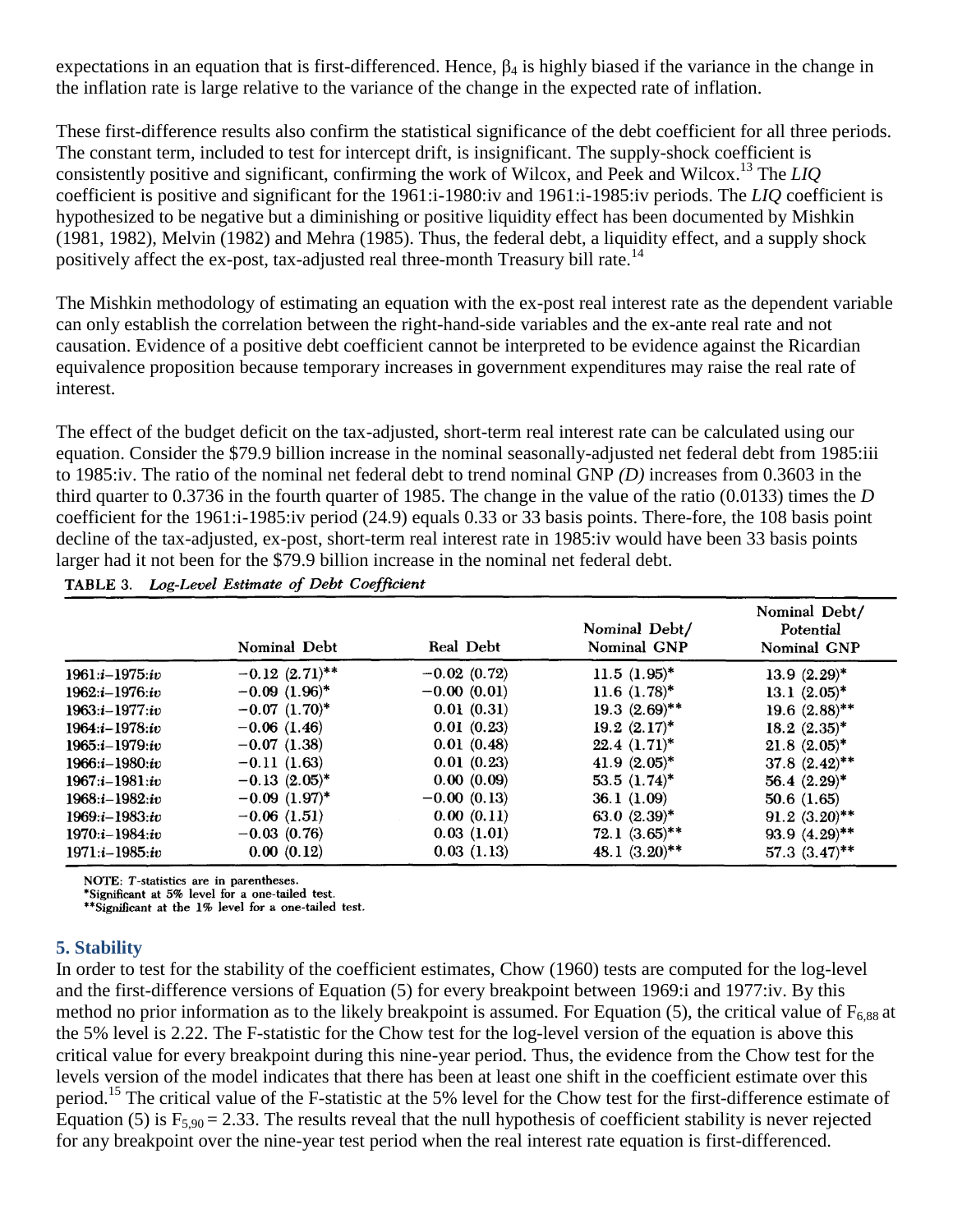A rolling regression technique is employed where Equation (5) is estimated over fifteen-year periods beginning with 1961:i-1975:iv for both the log-level and first-difference versions. Equation (5) is reestimated by adding four successive quarters (1976) and dropping the first four quarters (1961) from the sample period. Eleven fifteen-year regressions are estimated. The debt coefficients and their *t-*statistics are recorded in Table 3 for the log-level equation and in Table 4 for the first-difference equation. The estimates of the debt coefficient using the rolling regression technique are also provided for three other measures of the debt: the nominal seasonallyadjusted net federal debt (Debt), the real debt, and the debt divided by nominal GNP.

TABLE 4. First-Difference Estimate of Debt Coefficient

|                    | Nominal Debt                   | Real Debt          | Nominal Debt/<br>Nominal GNP | Nominal Debt/<br>Potential<br>Nominal GNP |
|--------------------|--------------------------------|--------------------|------------------------------|-------------------------------------------|
| $1961:i-1975iv$    | $-0.07(0.72)$                  | $0.09~(2.63)$ **   | 81.7(1.55)                   | 134.3 $(2.28)^*$                          |
| $1962:i-1976(iv)$  | $-0.04(0.48)$                  | $0.10~(2.80)$ **   | 91.9 $(1.72)^*$              | $134.5 (2.30)^*$                          |
| $1963:i - 1977:iv$ | 0.02(0.30)                     | $0.10~(3.21)$ **   | 88.1 (1.65)                  | $133.7 (2.32)^*$                          |
| $1964:i-1978:iv$   | 0.02(0.29)                     | $0.11 \ (3.33)$ ** | $105.2$ $(1.88)^*$           | $133.7 (2.18)^*$                          |
| $1965:i-1979:iv$   | 0.03(0.39)                     | $0.11(3.34)$ **    | 116.6 $(2.06)^*$             | $146.6$ $(2.39)^*$                        |
| $1966:i-1980(iv)$  | $-0.07(0.80)$                  | $0.07$ $(1.83)^*$  | 49.0 $(0.71)$                | 110.9(1.57)                               |
| $1967:i-1981(iv)$  | $-0.10(1.56)$                  | 0.04(1.05)         | 24.8(0.34)                   | 114.1 $(1.50)$                            |
| $1968:1 - 1982:iv$ | $-0.13$ $(2.53)$ <sup>**</sup> | 0.02(0.43)         | $-11.4(0.17)$                | 91.1(1.17)                                |
| $1969:i-1983:iv$   | $-0.10(2.21)^*$                | 0.01(0.29)         | 16.1(0.25)                   | 108.7(1.52)                               |
| $1970:i-1984:iv$   | $-0.08$ $(1.93)^*$             | 0.01(0.39)         | 46.8 $(0.75)$                | $158.1 (2.28)^*$                          |
| $1971:i-1985:iv$   | $-0.04(1.33)$                  | 0.01(0.50)         | 45.2 (0.79)                  | $116.2 (1.81)^*$                          |

NOTE: T-statistics are in parentheses.<br>\*Significant at the 5% level for a one-tailed test.<br>\*\*Significant at the 5% level for a one-tailed test.

\*\* Significant at the 1% level for a one-tailed test.

The log-level results show mixed evidence. The nominal and real debt coefficients are never positive and significant. The nominal debt divided by nominal GNP and the nominal debt divided by trend nominal GNP coefficients are positive and significant in ten of the eleven rolling regressions. Therefore, the evidence of a positive relationship between a measure of the federal debt and the tax-adjusted, short-term, real interest rate is robust when the nominal debt is divided by either nominal GNP or nominal potential GNP.

The first-difference results show that the nominal debt coefficients are never positive and significant. The coefficients for the real debt and nominal debt divided by nominal GNP are positive and statistically significant primarily in the fifteen-year periods through 1965:i-79:iv. The coefficient of the nominal debt divided by trend nominal GNP is positive and significant in seven of the eleven periods. If zero-one dummy variables are employed for the credit controls of 1980:ii and 1980:iii, then the nominal debt divided by potential GNP coefficients are positive and significant (not reported) in the other four periods. The log level and the firstdifference results suggest that the positive relationship between a federal debt measure and a tax-adjusted, expost, short-term real interest rate is robust to the estimated sample period as long as the nominal debt divided by trend nominal GNP measure is employed.

## **6. Conclusion**

The empirical methodology of estimating an ex-post, real interest rate in place of an ex-ante, real interest rate which was developed by Mishkin and was employed by Huizinga and Mishkin requires a careful interpretation of the results. A reduced-form equation for the real interest rate equation has been derived from an IS-LM-AS macroeconomic model and estimated in order to examine the relationship between real interest rates and macroeconomic variables such as fiscal and monetary policy variables. Empirical evidence is presented indicating a positive relationship between a measure of the debt *(D),* defined as the ratio of the nominal par value of the seasonally-adjusted net federal debt to trend (potential) nominal GNP, and the ex-post, tax-adjusted real interest rate on three-month Treasury bills. The debt coefficient maintains its positive sign and statistical significance in almost all of the time period estimated for both log level and first-difference estimates of the equation. In addition, the coefficient estimates are stable according to Chow tests when the equation is firstdifferenced. Thus, the results provide evidence of a positive relationship between the federal debt and a threemonth ex-post, tax-adjusted real interest rate.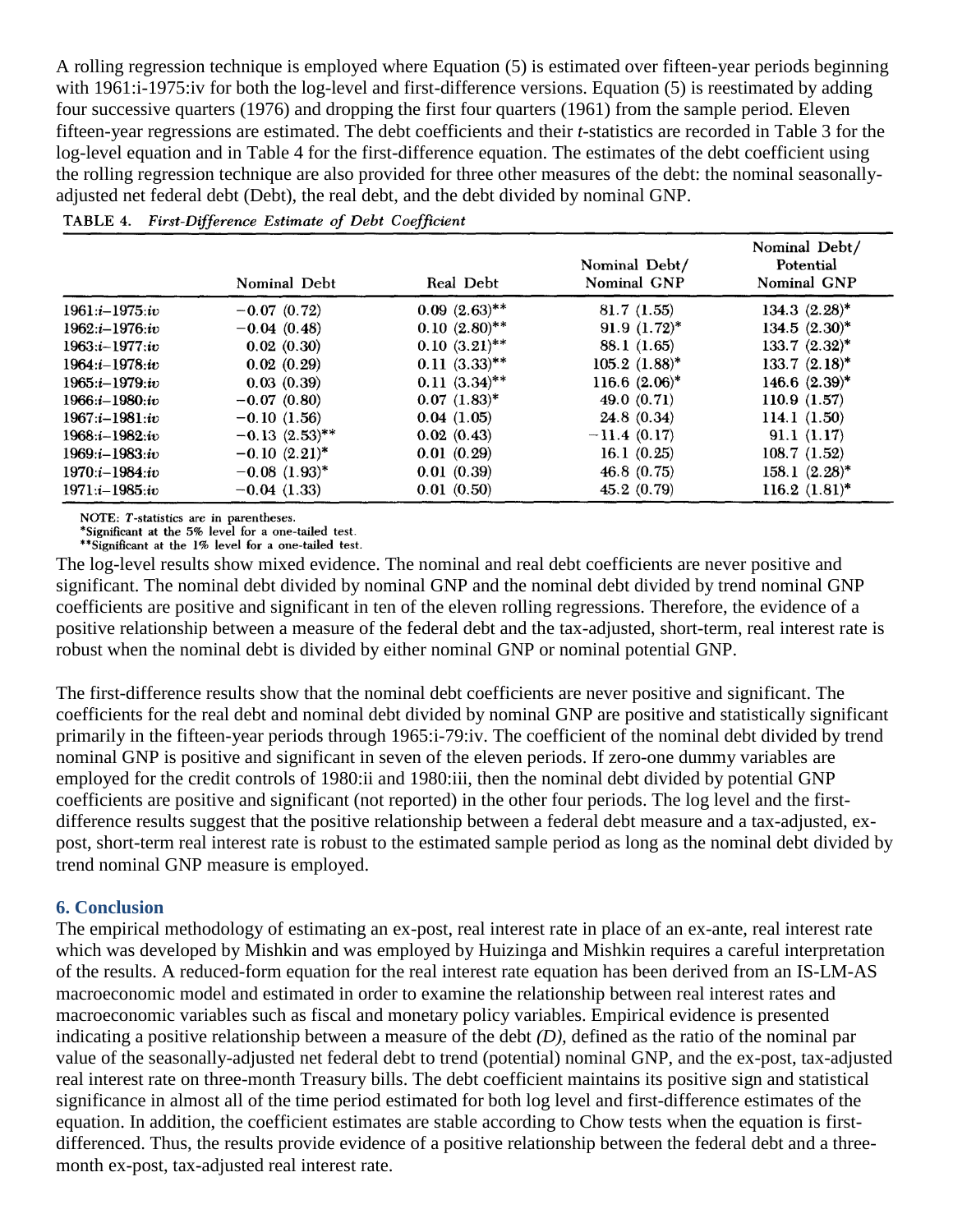**Notes:**

<sup>1</sup> See Evans (1985, 1987a, 1987b) and Plosser (1982, 1987).

<sup>2</sup> See Hoffman and Schlagenhauf (1985), Makin (1983), and Wilcox (1983c).

 ${}^{3}$ Engle (1983) has argued that the higher rate of inflation in the 1970s partially was expected so that the increase in inflation uncertainty was only slightly greater than in the 1960s. Therefore, the variance of the inflation rate obtained from survey data will overstate the increase in inflation uncertainty.

<sup>4</sup>Trend nominal GNP is calculated as the GNP deflator  $(P)$  times potential real GNP  $(yp)$ . See Gordon (1984, Table B-2) for the *yp* data. The government debt (Debt) measure is the nominal par value of the seasonally adjusted net federal debt published by the Federal Reserve Bank of St. Louis. Thus, the debt measure estimated in Equation (5) is  $D_t = DEBT_t/P_t^*yp_t$ .

<sup>5</sup> The value of this debt/trend GNP measure declined from 0.43 in 1961:i to 0.22 in 1974:iv, fluctuated between 0.23 and 0.27 from 1975:i to 1983:iv and then rose to 0.37 by the end of 1985, thereby capturing the increase in deficit spending under the Reagan administration.

<sup>6</sup> Plosser (1982) has shown there is no statistically significant positive effect on nominal interest rates from an increase in deficit spending, though he does confirm a significant negative effect from an increase in government purchases on asset prices.

<sup>7</sup> Blanchard (1985) and Feldstein (1986) argue that expected deficits are a determinant of current long-term interest rates.

 $8$  The data for 1981-1985 (the most recent data available) are computed by the author using Seater's methodology. Peek and Wilcox (1986) present evidence that households and not corporations or tax-exempt institutions are the effective marginal investor of Treasury bills.

<sup>9</sup> The reduced form coefficients are related to the structural parameters by the following equations:  $\beta_0 = Z(a_0 +$ VWb<sub>0</sub>), = Za<sub>1</sub>, β<sub>1</sub> = Z(a<sub>2</sub> + VWb<sub>1</sub>), β<sub>3</sub> = --Z(VWc<sub>1</sub>c<sub>2</sub>, + a<sub>2</sub>c<sub>2</sub> + a<sub>4</sub>), β<sub>4</sub> = (ZVWb<sub>2</sub>), and β<sub>5</sub> = Za<sub>5</sub>, where W = (1/1)  $-$  b<sub>1</sub>c<sub>1</sub>) > 0, V =  $-(a_3 + a_2c_1)$  < 0 and Z = (1/(1 — VWb<sub>2</sub>)) > O.

 $10$  Peek and Wilcox (1983, 1115) eliminate exchange-rate changes from the import deflator while our measure of SS does not.

 $11$  A diligent referee helped to clarify this issue and argued for a strong form of unbiasedness if a one-year Treasury bill rate is employed. The evidence of a positive and significant debt coefficient is still robust if a oneyear Treasury bill rate replaces the three-month rate. Another referee suggested using the consumer price index (minus housing and shelter). This series would lead to a rejection of the joint null hypothesis in Equation (7) and would result in insignificant debt coefficients in Equation (5), if the series is used to compute the dependent variable.

<sup>12</sup> The Durbin-Watson statistics indicate that the equations have been overdifferenced. Plosser and Schwert (1978) note that overdifferencing does not create biased or inconsistent estimates and Plosser, Schwert, and White (1982) indicate that differencing can be a diagnostic check for model specification.

<sup>13</sup> A referee suggested that the 1980:ii—I980:iii credit control period should be dummied out with zero-one dummy variables for 1980:ii (D802) and 1980:iii (D803). The results do not change the log-level or firstdifference estimates reported in Table 2, though the D802 coefficient is consistently negative and significant. <sup>14</sup> Plosser (1982, 1987) and Evans (1985, 1987a, 1987b) find no evidence of a positive correlation between budget deficits and interest rates. Evans (1987a, 42) employs -the change in the real market value of the privately held gross federal debt- which was deflated by the CPI and then divided by Gordon's measure of potential real GNP. Evans (1987b) employs the change in the real par value of the government debt divided by trend real GNP, and he deflates the nominal government debt by either the GNP price deflator or the CPI in his study of the effect of the unanticipated component of the deficit on nominal interest rates for the U.S. and five other countries. Plosser (1987, 366) notes that there is -more of a tendency for debt shocks to be associated with higher nominal interest rates but the coefficient estimates remain insignificant by the usual criteria- for the second half of the sample: 1977-1985.

<sup>15</sup> Makin does not reject the null hypothesis of structural stability for 1959-1981 with a break point at the end of 1969 for a nominal three-month Treasury bill rate. Peek and Wikox (1983) do not reject the null hypothesis of coefficient stability for a Chow test conducted on their tax-adjusted and non-tax-adjusted nominal interest rate equation for semi-annual data from 1952:vi-1979:xii with a break at the mid-point of their data (between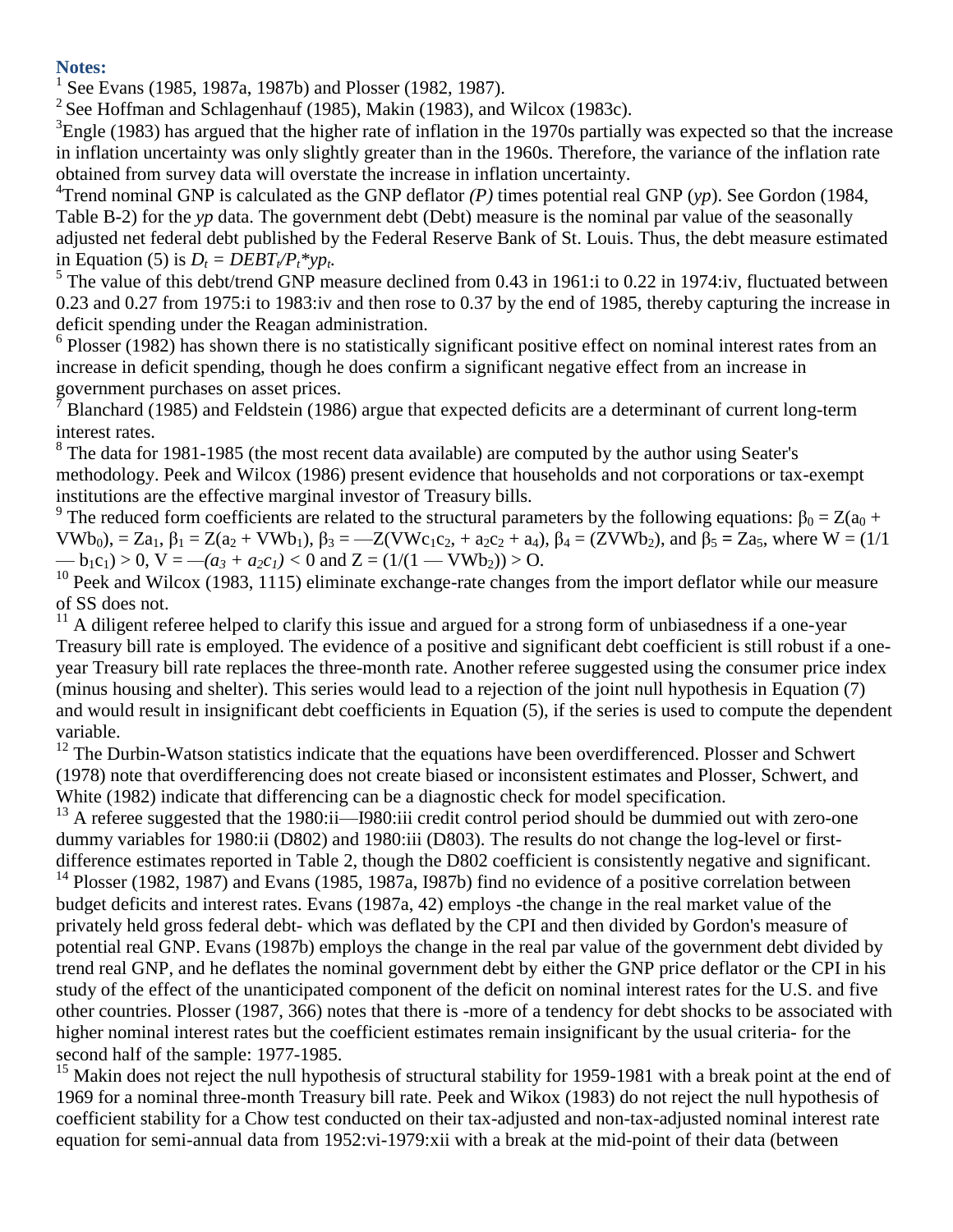1965:xii-1966:vi). These studies tested for a break at the mid-point of the data and did not have sufficient degrees of freedom to test for a break in the 1970s.

# **References**

Barro, Robert J. -Output Effects of Government Purchases." *Journal of Political Economy* 89 (December 1981): 1086-1121.

Belsley, David A., Edwin Kuh, and Roy E. Welsch. *Regression Diagnostics: Identifying Influential Data and Sources of Collinearity.* New York: John Wiley & Sons, 1980.

Blanchard, Olivier J. -Debts, Deficits and Finite Horizons." *Journal of Political Economy* 93 (April 1985): 273- 324.

Blinder, Alan S. -The Consumer Price Index and the Measurement of Recent Inflation." *Brookings Papers on Economic Activity,* no. 2 (1980): 539-65.

Bryan, Michael F., and William T. Gavin. -Models of Inflation Expectations Formation: A Comparison of Household and Economists Forecasts." *Journal of Money, Credit, and Banking* 18 (November 1986): 539-44. Carlson, John. "Expected Inflation and Interest Rates." *Economic Inquiry* 17 (October 1979): 597-608.

Chow, Gregory. -Tests of Equality Between Sets of Coefficients in Two Linear Regressions." *Econometrica* 28 (July 1960): 591-605.

Engle, Robert F. "Estimates of the Variance of U.S. Inflation Based upon the ARCH Model." *Journal of Money, Credit, and Banking* 15 (August 1983): 286-301.

Evans, Paul. "Do Large Deficits Produce High Interest Rates?" *American Economic Review* 75 (March 1985): 68-87.

. "Interest Rates and Expected Future Budget Deficits in the United States." *Journal of Political Economy* 95 (February 1987a): 34-58.

. "Do Budget Deficits Raise Nominal Interest Rates? Evidence from Six Countries." *Journal of Monetary Economics* 20 (September 1987b): 281-300.

Feldstein, Martin. "The Budget Deficit and the Dollar." In *NBER Macroeconomics Annual,* edited by Stanley Fischer, 335-92. Cambridge, MA: The MIT Press, 1986.

Fischer, Stanley. "Relative Shocks, Relative Price Variability, and Inflation." *Brookings Papers on Economic Activity,* no. 2 (1981): 381-431.

Gordon, Robert J. *Macroeconomics.* Boston: Little, Brown, Inc., 1984.

Hoffman, Dennis L., and Don E. Schlagenhauf. "Real Interest Rates, Anticipated Inflation, and Unanticipated Money: A Multi-Country Study." *The Review of Economics and Statistics* 67 (May 1985): 284-96.

Honohan, Patrick. "Fisher's Paradox: Comment." *American Economic Review* 75 (June 1985): 567-68.

Huizinga, John, and Frederic S. Mishkin. "Inflation and Real Interest Rates with Different Risk Characteristics." *Journal of Finance* 39 (July 1984): 699-712.

. "Monetary Policy Regime Shifts and the Unusual Behavior of Real Interest Rates.'' *Carnegie-Rochester Conference Series on Public Policy* 24 (Spring 1986): 231-74.

Makin, John H. "Real Interest, Money Surprises, Anticipated Inflation and Fiscal Deficits." *The Review of Economics and Statistics* 65 (August 1983): 374-84.

Mehra, Yash. "Inflationary Expectations, Money Growth, and the Vanishing Liquidity Effect of Money on Interest." Federal Re-serve Bank of Richmond *Economic Review* 71 (March/April 1985): 23-35.

Melvin, Michael R. "Expected Inflation, Taxation, and Interest Rates: The Delusion of Fiscal Illusion." *American Economic Review* 72 (September 1982): 841-45.

Mishkin, Frederic. "The Real Rate of Interest: An Empirical Investigation." *Carnegie Rochester Conference Series on Public Policy* 15 (Autumn 1981): 151-200.

. "Monetary Policy and Short-Term Interest Rates: An Efficient Market—Rational Expectations Approach." *Journal of Finance* 37 (March 1982): 63-72.

Mundell, Robert A. "Inflation and Real Interest." *Journal of Political Economy* 71 (June 1963): 280-83. Peek, Joe. "Interest Rates, Income Taxes and Anticipated Inflation." *American Economic Review* 72 (December 1982): 980-91.

Peek, Joe, and J.A. Wilcox. "The Postwar Stability of the Fisher Effect." *Journal of Finance* 38 (September 1983): 1111-24.